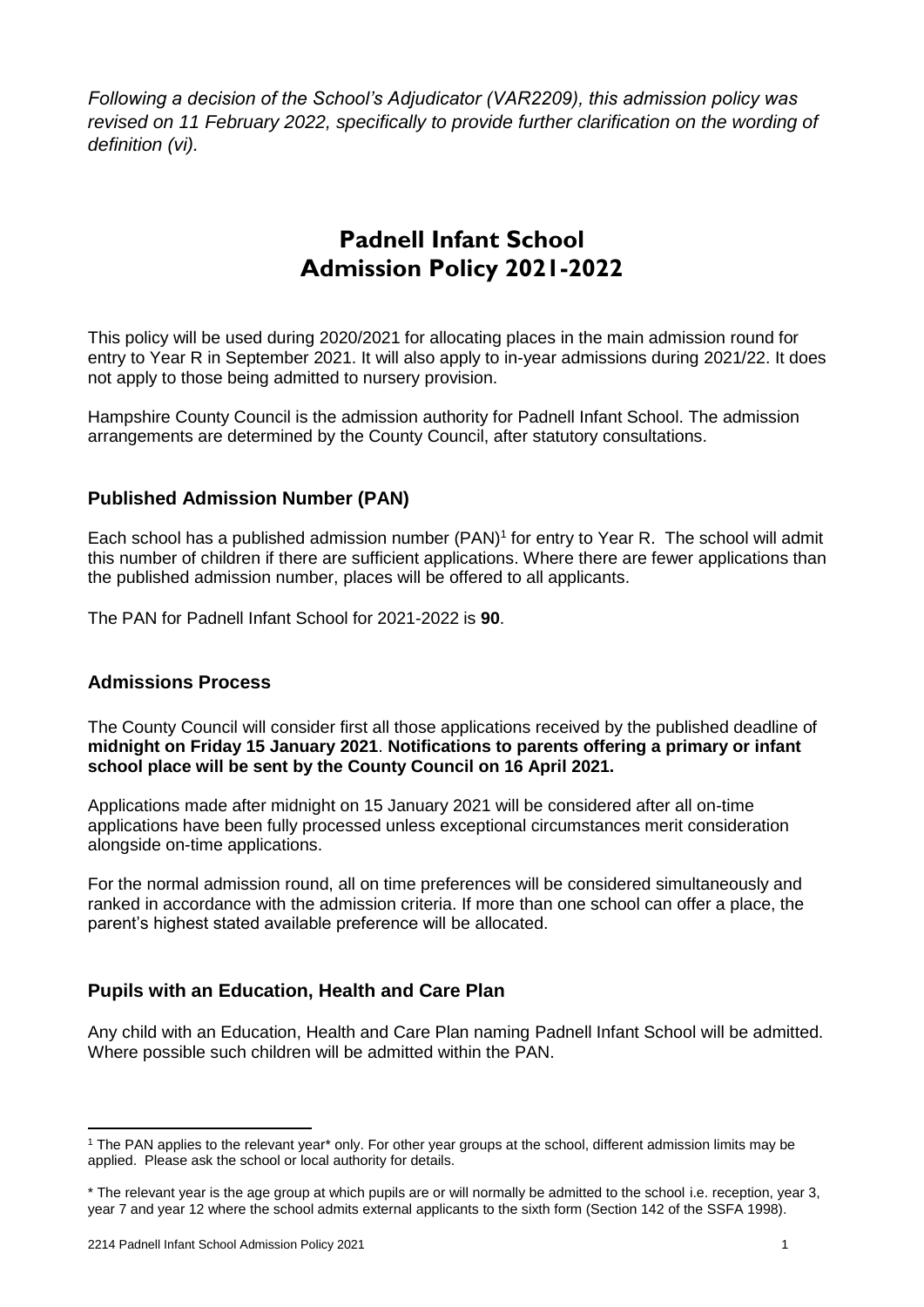### **Oversubscription criteria**

When the school is oversubscribed, after the admission of pupils with an Education, Health and Care plan naming the school, priority for admission will be given to children in the following order:

1. Looked after children or children who were previously looked after *(see definition i).* 

2. (For applications in the normal admission round only) Children or families with an exceptional medical and/or social need *(see definition ii)*. Supporting evidence from a professional is required such as a doctor and/or consultant for medical needs or a social worker, health visitor, housing officer, the police or probation officer for social needs. This evidence must confirm the child or family's medical or social need and why that need(s) makes it essential that the child attends Padnell Infant School rather than any other. If evidence is not submitted by the application deadline, the medical and/or social need cannot be considered.

3. Children of staff *(see definition iii)* who have, (1) been employed at Padnell Infant School for two or more years at the time at which the application for admission to the school is made, or (2) have been recruited to fill a vacant post for which there is a demonstrable skill shortage.

4. Children living **in** the catchment area *(see definition iv)* of Padnell Infant School who at the time of application have a sibling *(see definition v)* on the roll of Padnell Infant School or the linked junior school, Padnell Junior School, who will still be on roll at the time of admission. [See criterion 6 for additional children who may be considered under this criterion.]

5. Other children living **in** the catchment area of Padnell Infant School*.*

6. Children living **out** of the catchment area of Padnell Infant School who at the time of application have a sibling *(see definition v)* on the roll of Padnell Infant School or the linked junior school, Padnell Junior School, who will still be on roll at the time of admission. [Where a sibling was allocated a place at Padnell Infant School or Padnell Junior School in the normal admission round in a previous year because the child was displaced *(see definition vi)* from the catchment school for their address, the application will be considered under criterion 4, above, subject to the siblings still living in the catchment area for the school from which they were displaced. In future normal admissions rounds a younger sibling will be considered to have been displaced where they were allocated a place at Padnell Infant School or Padnell Junior School under this criterion as a consequence of their elder sibling's displacement and are still living in the catchment area for the school from which they were displaced].

7. Other children.

### *Definitions*

(i) Looked after children are defined as those who are (a) in the care of a local authority, or (b) being provided with accommodation by a local authority in the exercise of their social services functions (see the definition in section 22(1) of the Children Act 1989). Previously looked after children are those who were looked after but immediately after being looked after became subject to an adoption order, child arrangements order, or special guardianship order. An adoption order is an order under section 46 of the Adoption and Children Act 2002 or section 12 of the Adoption Act 1976. Child arrangements orders are defined in section 8 of the Children Act 1989, as amended by section 12 of the Children and Families Act 2014. Child arrangements orders replace residence orders and any residence order in force prior to 22 April 2014 is deemed to be a child arrangements order. Section 14A of the Children Act 1989 defines a 'special guardianship order' as an order appointing one or more individuals to be a child's special guardian (or special guardians). Previously looked after children also includes those who appear (to the admission authority) to have been in state care outside of England and ceased to be in state care as a result of being adopted. A child is regarded as having been in state care outside of England if they were in the care of or were accommodated by a public authority, a religious organisation, or any other provider of care whose sole or main purpose is to benefit society.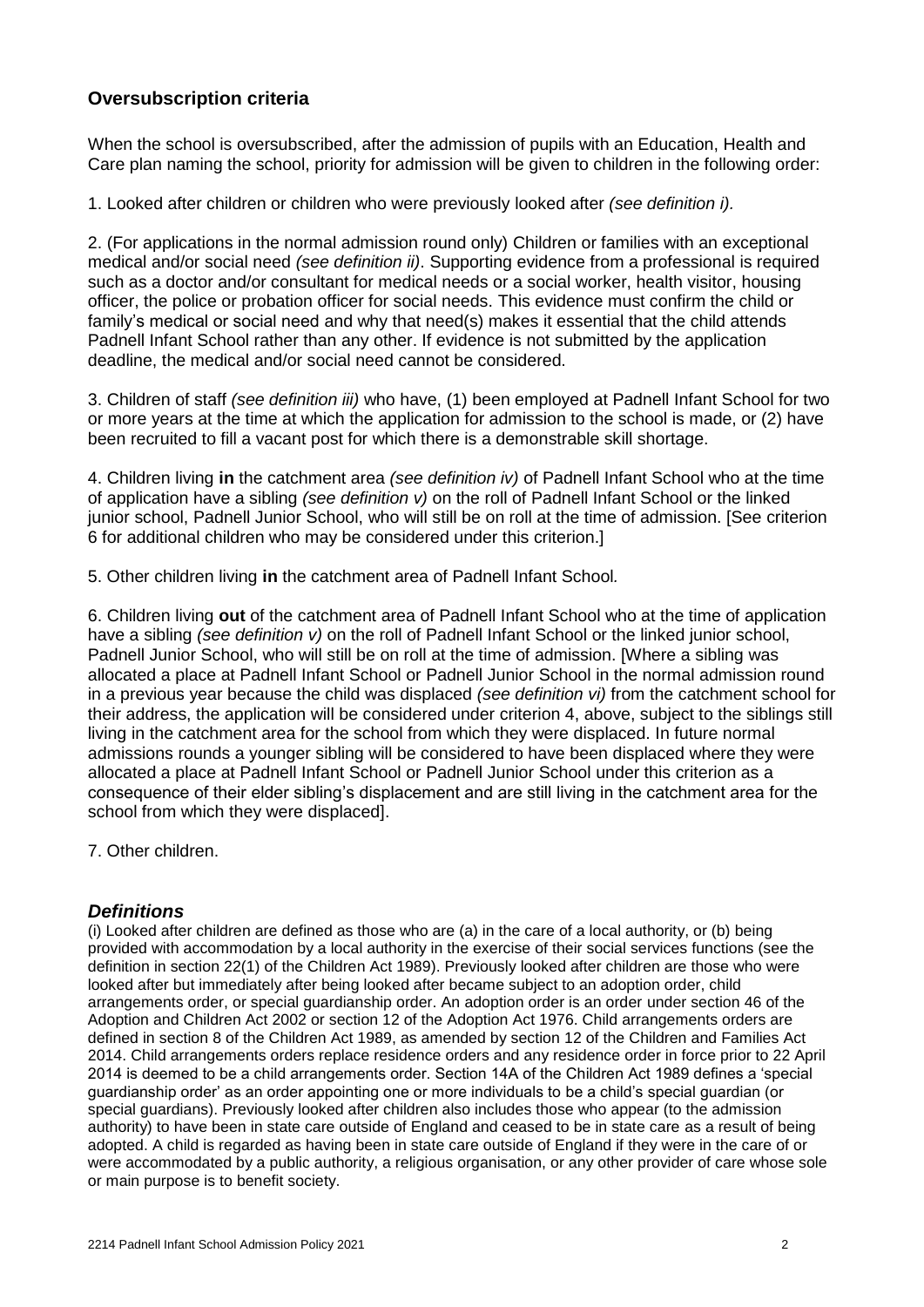(ii) Applicants will only be considered under this criterion if on the application form (online or paper) they have ticked the appropriate box explicitly indicating that they wish for their application to be considered under medical / social need. 'Medical need' does not include mild medical conditions, such as asthma or allergies. 'Social need' does not include a parent's wish that a child attends the school because of a child's aptitude or ability or because their friends attend the school or because of routine childminding arrangements. Priority will be given to those children whose evidence establishes that they have a demonstrable and significant need to attend a particular school. Equally this priority will apply to children whose evidence establishes that a family member's physical or mental health or social needs mean that they have a demonstrable and significant need to attend a particular school. Evidence must confirm the circumstances of the case and must set out why the child should attend a particular school and why no other school could meet the child's needs. Providing evidence does not guarantee that a child will be given priority at a particular school and in each case a decision will be made based on the merits of the case and whether the evidence demonstrates that a placement should be made at one particular school above any other.

(iii) 'Staff' includes all those on the payroll of the school who (specific to clause (1)) have been an employee continuously for two years at the time of application. 'Children of staff' refers to situations where the staff member is the natural parent, the legal guardian or a resident step parent.

(iv) A map of the school's catchment area is available on the school's details page of the Hampshire County Council website [www.hants.gov.uk/educationandlearning/findaschool.](http://www.hants.gov.uk/educationandlearning/findaschool)

(v) 'Sibling' refers to brother or sister, half brother or half sister, adoptive brother or adoptive sister, foster brother or foster sister, step brother or step sister living as one family unit at the same address. It will also be applied to situations where a full, half or adopted brother or sister are living at separate addresses. Criteria 4 and 6 include children who at the time of application have a sibling for whom the offer of a place at Padnell Infant School or the linked junior school, Padnell Junior School, has been accepted, even if the sibling is not yet attending. It also includes, in the normal admissions round, children who have a sibling on roll in Year 2 at Padnell Infant School at the time of application, who are successful in gaining a place at Padnell Junior School on the national notification date.

(vi) 'Displaced' refers to a child who was refused a place at the catchment school in the normal admissions round having named it in the application and was not offered a higher named preference school. To identify the child's catchment school please use [https://maps.hants.gov.uk/SchoolCatchmentAreaFinder.](https://maps.hants.gov.uk/SchoolCatchmentAreaFinder/) Note that some addresses are in catchment for more than one school and in this case, 'displaced' refers to a child who was refused a place at any of their catchment schools.

#### **Tie-breaker**

If the school is oversubscribed from within any of the above categories, straight line distance will be used to prioritise applications; applicants living nearer the school have priority. Distances will be measured from the Ordnance Survey home address point to the school address point using Hampshire County Council's Geographic Information Systems (GIS). Distances to multiple dwellings will give priority to the ground floor over the first floor and so on. On individual floors, distances will be measured to the stairs leading to the communal entrance. Where two or more applicants are equidistant, random allocation will be used to allocate the place. An explanation of the random allocation procedure is available on the County website. This method of prioritising admissions will also apply to any 'school specific' criterion unless otherwise stated in the school's brochure.

## **Additional Information**

#### **Permanent Residence**

The child's permanent residence is where they live, normally including weekends and during school holidays as well as during the week, and should be used for the application. The permanent address of children who spend part of their week with one parent and part with the other, at different addresses, will be the address at which they spend most of their time.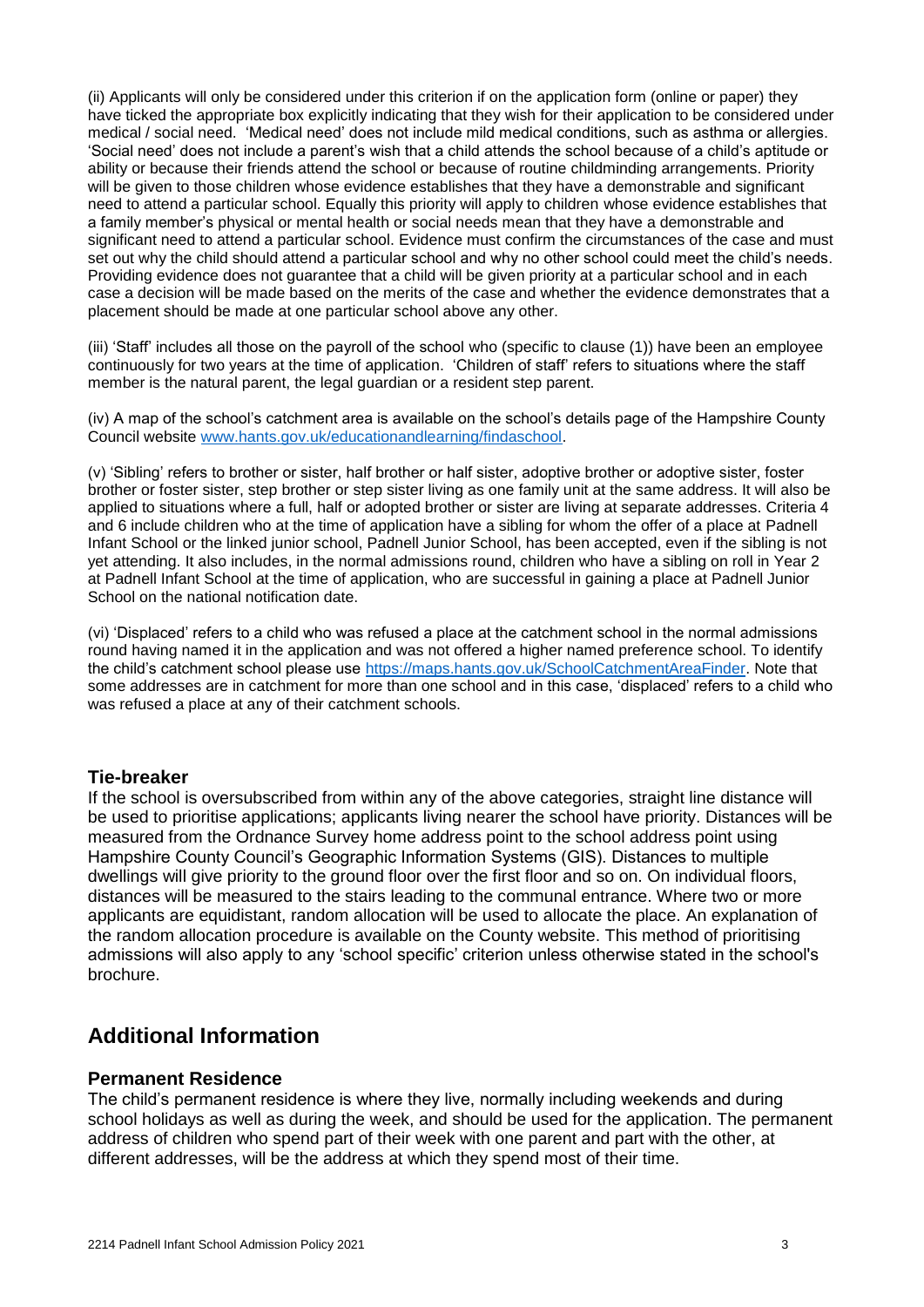### **Multiple births**

Where a twin or child from a multiple birth is offered the last place available within the PAN, any further twin or child of the same multiple birth will also be offered a place, if the parents so wish, even though this may raise the number in the year group above the school's PAN.

### **Fair Access placements by the local authority**

Outside the normal admission round, it may sometimes be necessary for a pupil to be placed by the local authority, or a local placement panel acting on behalf of the authority, in a particular school even if there is a waiting list for admission. Such placements will be made in accordance with Hampshire County Council's Fair Access Protocol. The Protocol is based on legislation and government guidance.

### **Waiting lists**

Waiting lists will be established for each year group where more applications are received than places available. For main round admissions to Year R, the waiting list will be maintained centrally by the local authority until 31 August 2021. At all other times, and for other year groups, waiting lists will be operated by schools on behalf of the local authority.

Any places that become available will be offered to the child at the top of the list on the day the place became available. The waiting list is ordered according to the criteria of the admission policy with no account being taken of the length of time on the waiting list or any priority order expressed as part of the main admission round. Fair Access admissions and school closure arrangements will take priority over the waiting list.

The waiting list will be reviewed and revised –

- each time a child is added to, or removed from, the waiting list;
- when a child's changed circumstances affect their priority;

For entry to Year R, the waiting list will remain open until 31 August 2022, at which point all names will be removed. For all other year groups, waiting lists will remain open until 31 August of each year. Parents who want their child to be considered for a place at the school in the following school year must submit a new in-year application in the August preceding the new school year. Schools will send a decision letter within the first 10 days of the new term.

### **Starting school**

Pupils born between 1 September 2016 and 31 August 2017 (inclusive) are entitled to full-time schooling from September 2021. Parents can choose to defer their child's admission until later in the school year (but not beyond the start of the term after they reach compulsory school age). Children can also attend part-time until they reach compulsory school age. Parents must discuss their child's starting arrangements with the school once an offer has been secured. Children with birthdays between:

- 1 September and 31 December 2016 (inclusive) reach compulsory school age on 31 December 2021, at the start of the spring term 2022.
- 1 January and 31 March 2017 (inclusive) reach compulsory school age on 31 March 2022, at the start of the summer term 2022.
- 1 April and 31 August 2017 (inclusive) reach compulsory school age on 31 August 2022, at the start of the new school year in September 2022.

Parents of summer born children (those born between 1 April and 31 August) who are particularly concerned about their child's readiness for school can request to delay their child's entry to Year R for an entire school year until September 2022. This is called decelerated admission. In making such a request, parents would be expected to state clearly why they felt decelerated admission to Year R was in their child's best interests. It is recommended that parents considering such a request contact the local authority in the autumn term 2020 to ensure that an informed decision is made. Guidance on decelerated admission for summer born children, including how to make a request, is available on the County website at [www.hants.gov.uk/ad-summerborn.](http://www.hants.gov.uk/ad-summerborn)